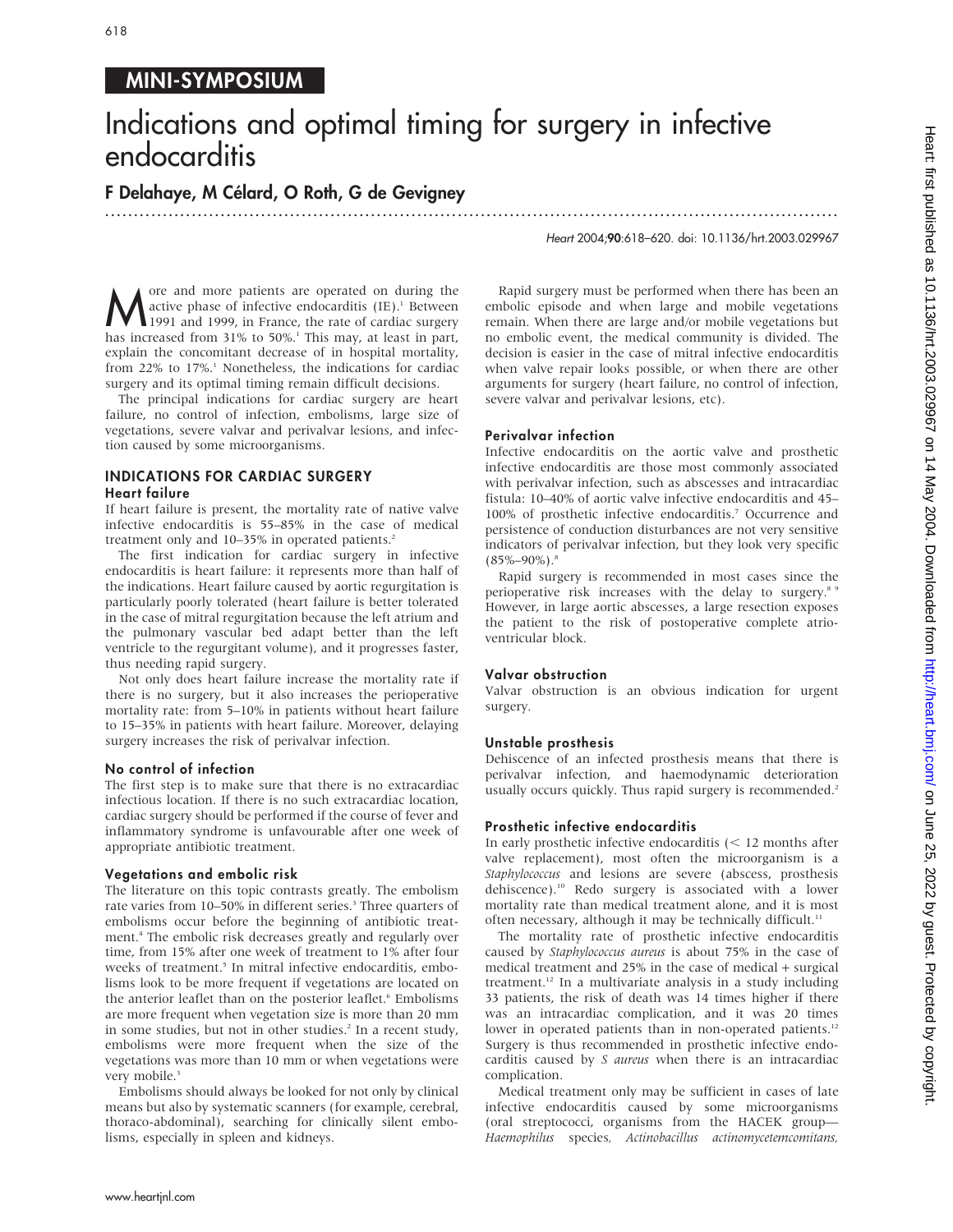| <b>Indication</b>                                                                                                                                                                                                                                                                                                                                                                                                                                                                                                                         | Evidence       |
|-------------------------------------------------------------------------------------------------------------------------------------------------------------------------------------------------------------------------------------------------------------------------------------------------------------------------------------------------------------------------------------------------------------------------------------------------------------------------------------------------------------------------------------------|----------------|
| Emergency indication for cardiac surgery (same day)                                                                                                                                                                                                                                                                                                                                                                                                                                                                                       |                |
| Acute AR with early closure of mitral valve                                                                                                                                                                                                                                                                                                                                                                                                                                                                                               | A              |
| Rupture of a sinus Valsalva aneurysm into a right heart chamber                                                                                                                                                                                                                                                                                                                                                                                                                                                                           | A              |
| Rupture into the pericardium                                                                                                                                                                                                                                                                                                                                                                                                                                                                                                              | A              |
| Urgent indication for cardiac surgery (within 1-2 days)                                                                                                                                                                                                                                                                                                                                                                                                                                                                                   |                |
| Valvar obstruction                                                                                                                                                                                                                                                                                                                                                                                                                                                                                                                        | A              |
| Unstable prosthesis                                                                                                                                                                                                                                                                                                                                                                                                                                                                                                                       | A              |
| Acute AR or MR with heart failure, NYHA III-IV                                                                                                                                                                                                                                                                                                                                                                                                                                                                                            | A              |
| Septal perforation                                                                                                                                                                                                                                                                                                                                                                                                                                                                                                                        | A              |
| Evidence of annular or aortic abscess, sinus or aortic true or false aneurysm, fistula formation,<br>or new onset conduction disturbances                                                                                                                                                                                                                                                                                                                                                                                                 | A              |
| Major embolism+mobile vegetation >10 mm+appropriate antibiotic treatment $\leq$ 7–10 days                                                                                                                                                                                                                                                                                                                                                                                                                                                 | B              |
| Mobile vegetation $>15$ mm+appropriate antibiotic therapy $<$ 7-10 days                                                                                                                                                                                                                                                                                                                                                                                                                                                                   | C              |
| No effective antimicrobial treatment available                                                                                                                                                                                                                                                                                                                                                                                                                                                                                            | A              |
| Elective indication for cardiac surgery (earlier is usually better)                                                                                                                                                                                                                                                                                                                                                                                                                                                                       |                |
| Staphylococcal prosthetic valve infective endocarditis                                                                                                                                                                                                                                                                                                                                                                                                                                                                                    | B              |
| Early prosthetic valve infective endocarditis ( $\leq 2$ months after surgery)                                                                                                                                                                                                                                                                                                                                                                                                                                                            | B              |
| Evidence of progressive paravalvar prosthetic leak                                                                                                                                                                                                                                                                                                                                                                                                                                                                                        | A              |
| Evidence of valve dysfunction and persistent infection after 7-10 days of appropriate antibiotic<br>treatment, as indicated by presence of fever or bacteraemia, provided there are no non-<br>cardiac causes for infection                                                                                                                                                                                                                                                                                                               | A              |
| Fungal infective endocarditis caused by a mould                                                                                                                                                                                                                                                                                                                                                                                                                                                                                           | A              |
| Fungal infective endocarditis caused by a yeast                                                                                                                                                                                                                                                                                                                                                                                                                                                                                           | B              |
| Infection with difficult-to-treat organisms                                                                                                                                                                                                                                                                                                                                                                                                                                                                                               | B              |
| Vegetation growing larger during antibiotic treatment >7 days                                                                                                                                                                                                                                                                                                                                                                                                                                                                             | $\overline{C}$ |
| A: Strong evidence or general agreement that cardiac surgery is useful and effective; B: Inconclusive or conflicting<br>evidence or a divergence of opinion about the usefulness/efficacy of cardiac surgery, but weight of evidence/<br>opinion of the majority is in favour; C: Inconclusive or conflicting evidence or a divergence of opinion; lack of clear<br>consensus on the basis of evidence/opinion of the majority.<br>AR, aortic regurgitation; MR, mitral regurgitation; NYHA, New York Heart Association functional class. |                |

Cardiobacterium hominis, Eikenella corrodens, and Kingella  $kingae$ ), if there are no signs of perivalvar infection.<sup>13</sup>

#### Fungal infective endocarditis

Infective endocarditis caused by Candida or Aspergillus are often complicated with very large vegetations, infectious metastases, perivalvar infection, and embolisms.14 Amphotericin B poorly penetrates into vegetations. Rapid surgery is thus most often needed.

#### Difficult-to-treat microorganisms

Surgery is almost always needed in infective endocarditis caused by certain Gram negative bacilli (for example, Pseudomonas aeruginosa, Achromobacter xylosoxitans), by Brucella, or by highly resistant enterococci.

#### Neurological complications

The rate of neurological complications varies from 15% to 45% in different series.<sup>34</sup> They mostly are ischaemic cerebral vascular accidents, but also cerebral haemorrhages, ruptured mycotic aneurysms, meningitis, and encephalopathy.

A cerebral scan must always be performed in infective endocarditis, to look for silent cerebral vascular accidents. In the case of cerebral haemorrhage, an arteriography or an angio-magnetic resonance image must be performed, to look for a mycotic aneurysm.

There is a risk of cerebral haemorrhage associated with cardiac surgery because of anticoagulation during and after the procedure. The risk of cerebral haemorrhage is not increased in the case of a stroke without haemorrhage, but it is greatly increased if the stroke is haemorrhagic. In this case, cardiac surgery should be delayed 2-3 weeks.<sup>15</sup>

If there is a ruptured mycotic aneurysm, it must be resected, clipped or embolised before cardiac surgery.15

#### TIMING OF CARDIAC SURGERY

Classically, early surgery was considered to be a greater risk than delayed surgery because of tissue inflammation and the surgery was technically more difficult. In fact, the duration of antibiotic treatment before surgery does not appear to influence the perioperative mortality, nor the rate of recurrent infective endocarditis.<sup>2 10 16</sup>

Surgery should be rapid in the case of haemodynamic deterioration, where there is no control of infection, or there are large and mobile vegetations. Decision as to the timing of surgery is particularly difficult when there is a neurological complication.

#### **CONCLUSION**

Table 1 presents a summary of the indications for surgery and its timing, as proposed recently by Olaison and Pettersson.<sup>2</sup>

Indications for surgery and its timing are difficult decisions to reach. The patient must be followed up closely (clinical examinations once or twice a day, regular scans, and transthoracic and transoesophageal echocardiography). There must be close collaboration between the physician, the cardiac surgeon, and the microbiologist.

#### Authors' affiliations .....................

F Delahaye, M Célard, O Roth, G de Gevigney, Hôpital cardiovasculaire et pneumologique, Lyon, France

Correspondence to: Professor François Delahaye, Hôpital cardiovasculaire et pneumologique, BP Lyon Montchat, 69394—Lyon Cedex 03, France; francois.delahaye @ chu-lyon.fr

#### **REFERENCES**

- 1 Hoen B, Alla F, Selton-Suty C, et al. for the AEPEI group. Changing profile of infective endocarditis. Results of a 1-year survey in France. JAMA 2002;288:75–81.
- 2 Olaison L, Pettersson G. Current best practices and quidelines indications for surgical intervention in infective endocarditis. Infect Dis Clin North Am 2002;16:453–75.
- 3 Di Salvo G, Habib G, Pergola V, et al. Echocardiography predicts embolic events in infective endocarditis. J Am Coll Cardiol 2001;37:1069–76.
- 4 Heiro M, Nikoskelainen J, Engblom E, *et al.* Neurologic manifestations of<br>infective endocarditis: a 17-year experience in a teaching hospital in Finland.<br>Arch Intern Med 2000;1**60**:2781–7.